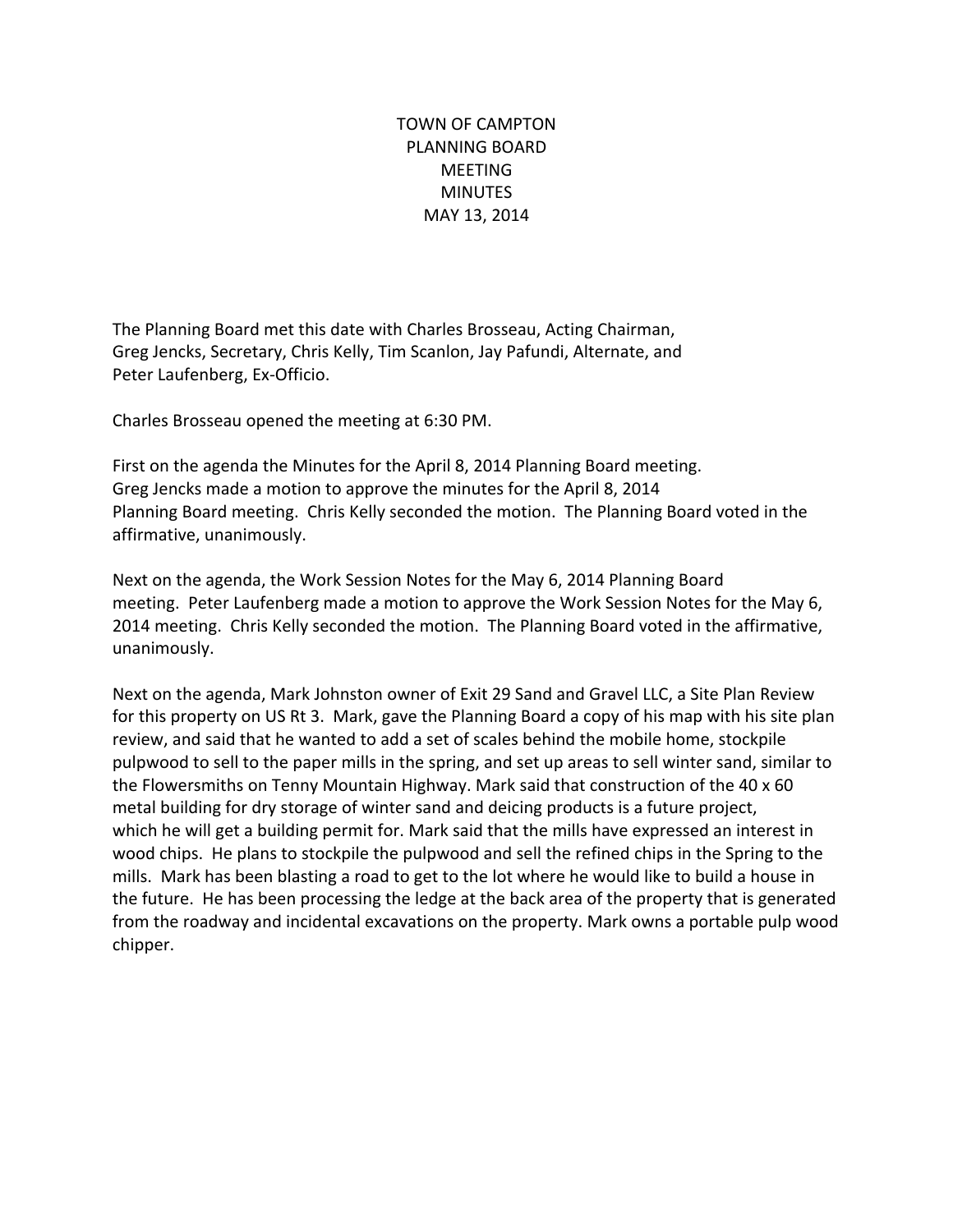## Pg 2

Tom and Vicky Duffield and Ray Anderson attended the meeting. Ray Anderson, abutter, is concerned about expansion of the operation and the operation of the crusher. Tom Duffield said that operation of the crusher creates noise, dust and increased Truck traffic. Ray said that blasting into the hillside has occurred close to their Family property. Mark said that before he starts the crusher or does blasting he tells all the neighbors before he proceeds. Ray did acknowledge that Mark does notify the abutters before proceeding. Tom is concerned about the State/federal permits. His concerns are about the following permits:

 EPA storm water permit NH-DES alteration of terrain (Site Specific) DOT-State driveway permit

Greg Jencks said that he could remove earth (includes ledge) and blast for his driveway to the future site of his house. Mark said that he has a State Driveway Permit, and septic approval for his house site. Greg said that he has made a site visit to the property. Mark said that he was told that ledge did not count for the Alteration of Terrain permit, and he would check into it and call the state. Tim Scanlon read from the zoning and the zoning does not distinguish between the commercial and industrial zone. The only light Industrial zone we have is off Bog Road, which was considered as spot zoning, which is not legal.

NH Route 49 which is considered Commercial, has Pike Industries and Persons Concrete. Eric Johnson said that the lives on Route 3, and has never heard the crusher. Greg said that Mark has the following permits:

Excavation Permit State Driveway Permit Septic Approval permit Intent to Cut

Mark said that he will check with the State to see if he needs the Alternation of Terrain permit, the EPA storm water permit and any other permits. Charlie said that having gravel and sand is an essential item in this area. The Sand and Gravel Companies are a great service to the area.